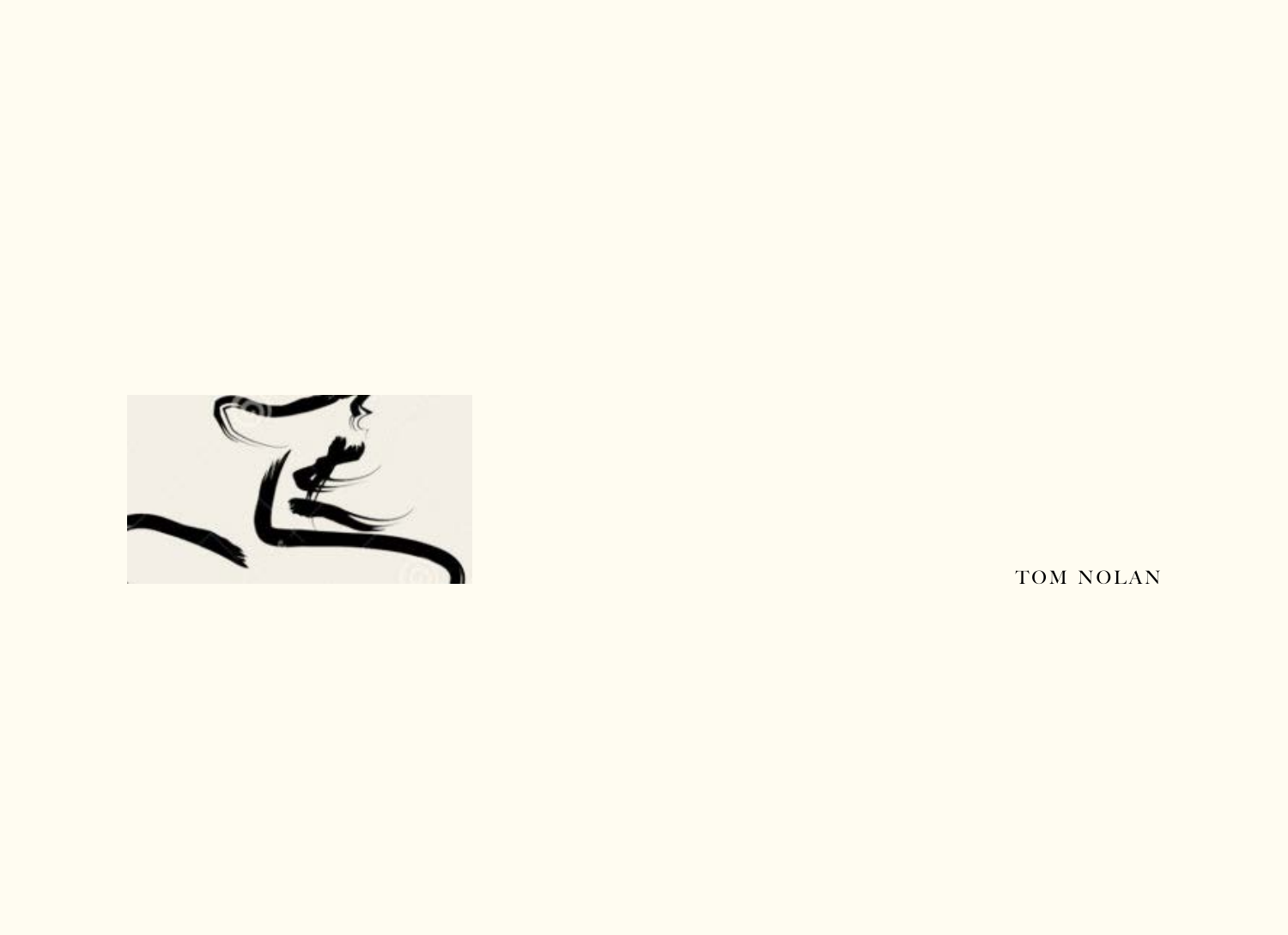## Antipodes

For my sister, Sara Nolan

You made your misery evaporate; You seized the melancholy that had chilled you And cast it off like bed-sheets wet with mildew; You tore away the dreams you'd smothered in And freed yourself before it was too late; You let the sunlight disinfect your skin.

That village on the shore was perfect for you, Although in truth it never did for me: The grey-green scrub, the salt-lakes and the sea, A summer sun that struck with all its might The sullen dune-scapes stretching out before you, The night horizons nebulous with light.

Our lesser, meaner homeland might have caught you And limited the scope of your ambitions, Provoking you with feeble prohibitions, Disgusting you with mediocre praise Until its subtle discipline had taught you To count your blessings and to count the days.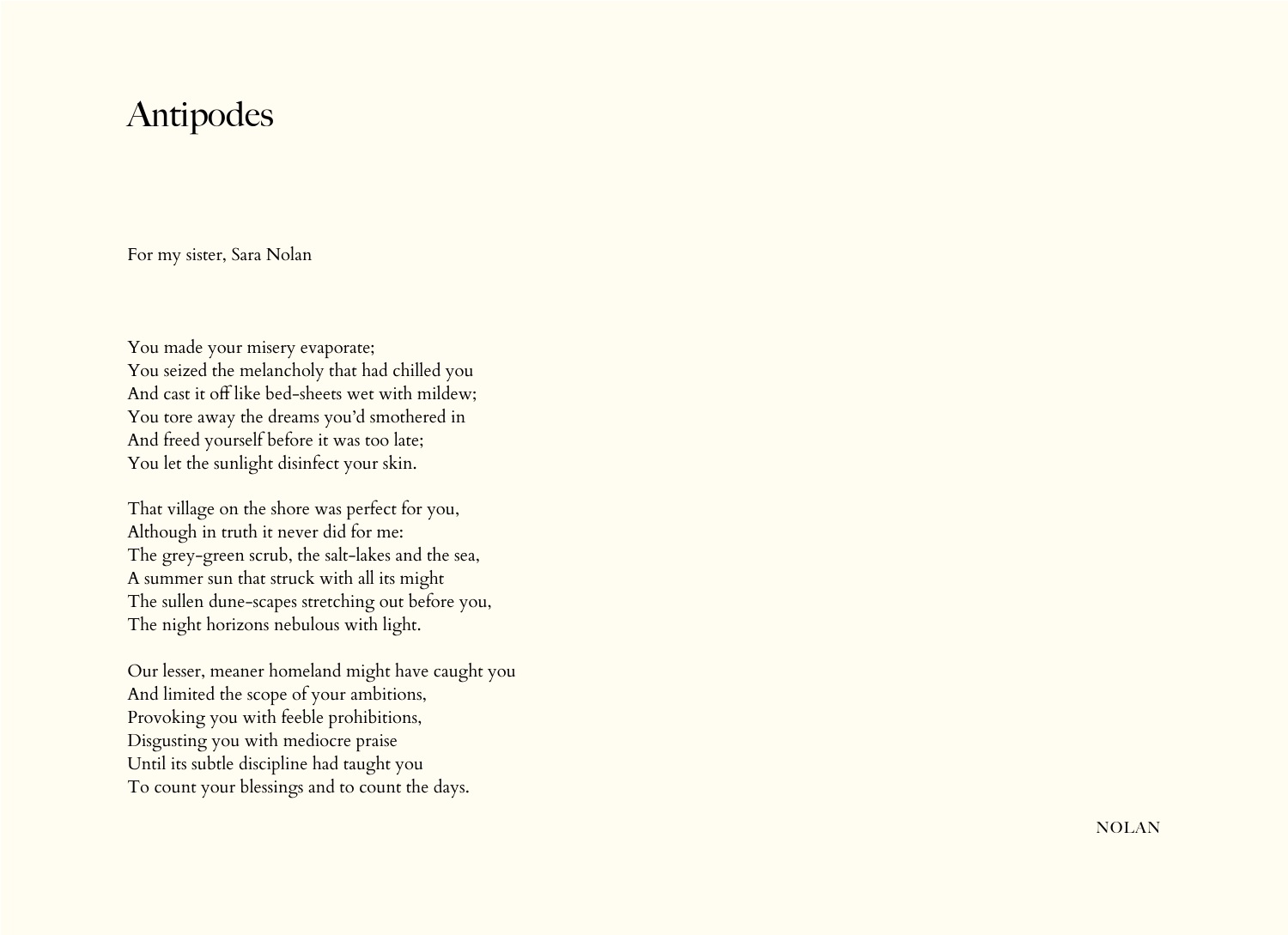But continental silences, the smoke That rose from bushfires to pollute with strange New colours those within the normal range, The glaring atmosphere's aridity That sucked dry every sentence when you spoke Were no match for your generosity.

While I, who feared the life that you elected Would waste my thoughts before they could be stated And waste a soul no more than adumbrated, Regretted our old nursery because Its close frustrations had at least protected The sort of being that I sort of was.

Returning after twenty years I find you As ready in this little inland town To greet adversity and face it down As in your first antipodean summers, Still able, with your past interred behind you, To battle till you win against all comers.

And though things look a little different here – A tainted river pouring brown like tea, And hilltop boulders pale with *vert-de-gris* – The sun is just as distant and immense,